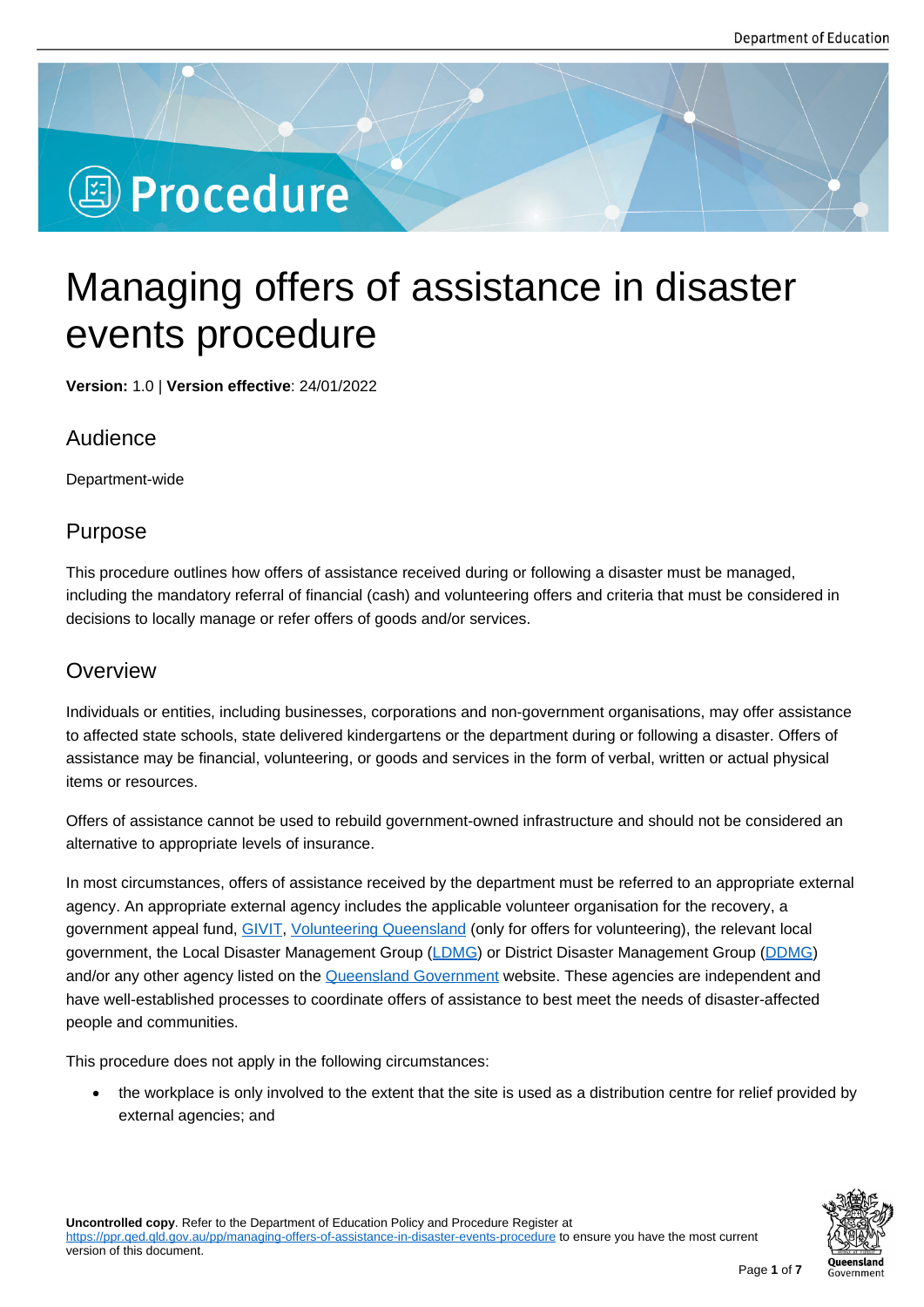the workplace is provided assistance that is managed by either a government agency (for example, repairs or temporary accommodation) or an appropriate external agency (for example, volunteering or redeployment of public sector employees under community recovery initiatives).

This procedure is aligned with the Queensland Policy for Offers of Assistance and the department's Continuity, disaster and emergency management policy.

## **Responsibilities**

#### **[All employees](https://ppr.qed.qld.gov.au/pp/continuity-disaster-and-emergency-management-policy)**

direct all offers of assistance to the responsible officer

#### **Principal supervisor (or their nominated officer)**

- assist principals to manage offers of assistance, if requested
- ensure principals are appropriately assessing, recording and communicating decisions made about offers of assistance to schools, and provide appropriate support where required

#### **Responsible officer (Principal, Regional Director, Deputy Director-General) or their nominated officer**

- determine whether the offer is an offer of assistance under this procedure
- manage offers of assistance in a timely and effective manner
- communicate decisions about offers of assistance to the offeror
- create and save records associated with this procedure appropriately
- ensure appropriate governance for local management of offers.

## Process

If an offer of assistance is received, the responsible officer manages the offer in accordance with the process, which is illustrated in the flowchart and described below.

Throughout the below process, the responsible officer (where they are a principal) may seek support from the principal supervisor (or t[heir nomin](https://ppr.qed.qld.gov.au/attachment/managing-offers-of-assistance-in-disaster-events-flowchart.docx)ated officer) to carry out the assessment, evaluation and record-keeping requirements.

#### **1. Direct to the responsible officer**

All employees must direct an offer of assistance to the responsible officer.

#### **2. Assess whether there is an offer of assistance**

- The responsible officer must assess whether the offer is an offer of assistance under this procedure. Offers of assistance must meet **all** of the following criteria:
	- o **Disaster event**: The offer is made in the circumstances of a disaster event, whether declared under the *Disaster Management Act 2003* (Qld) or not

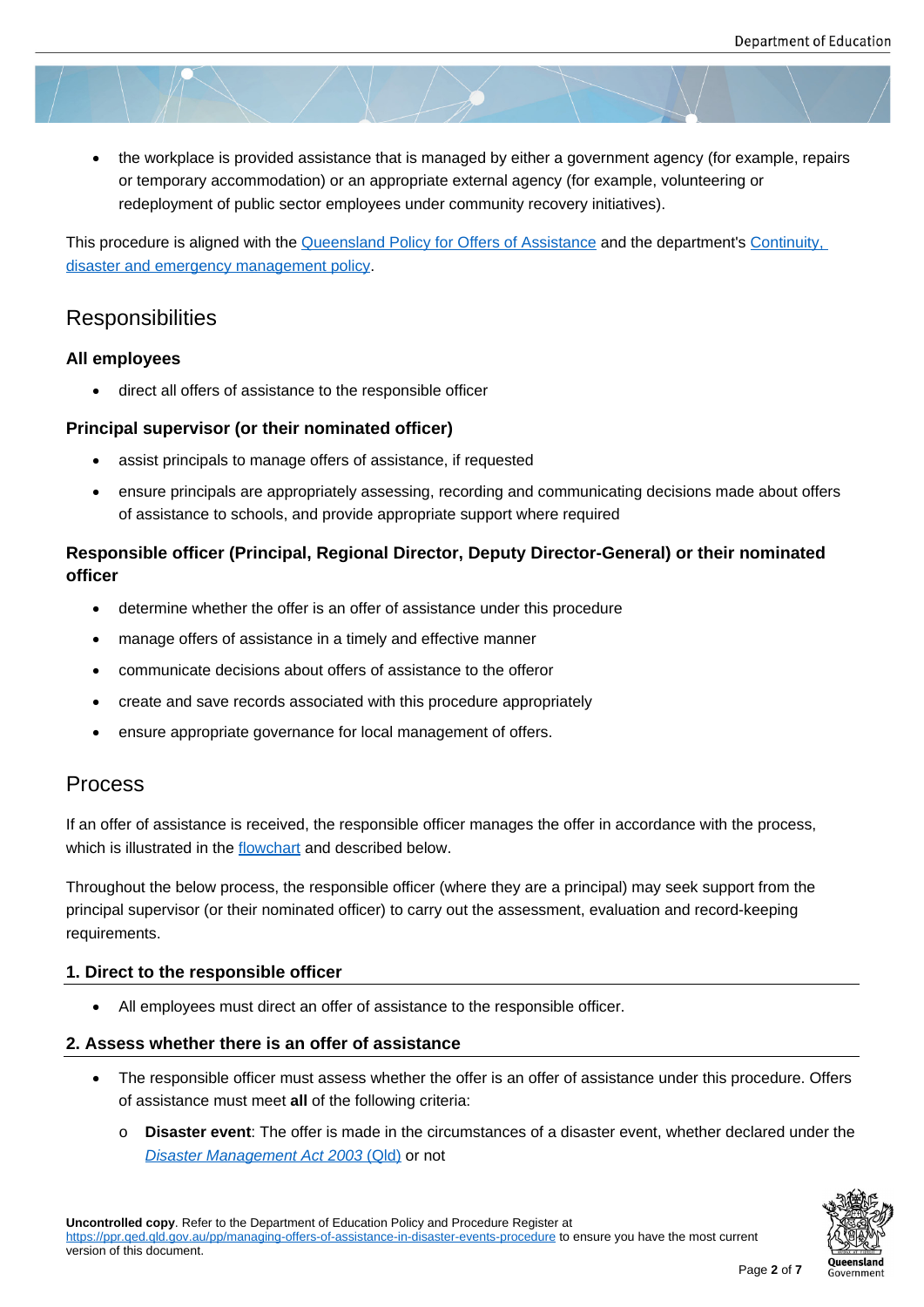- o **Use**: The offer meets one or more of the following conditions:
	- The offer aids in the workplace's response to the disaster event.
	- The offer provides the workplace with immediate relief following the disaster event.
	- The offer assists in the recovery from the disaster event. For this procedure, the recovery phase ends when the affected workplace/s to which the offer is made has resumed business as usual operations.
- o **Absence of conditions**: The offer is made without conditions or expectations of current or future gain or benefit to the offeror. Note that the offeror's expressed preference as to how their offer of assistance is to be used is not considered a gain or benefit under this procedure.
- o **Offeree**: The offer must be made to benefit the workplace, organisation and its member/s, not an individual departmental employee.
- The responsible officer must also consider the **nature of the offer** to ensure it is an offer of assistance that can be dealt with under this procedure. The following are **not** offers of assistance under this procedure and the responsible officer must manage each as specified:
	- o Fundraising by a school's Parents and Citizens' Association or other sanctioned individuals or groups within school communities that are transferred to the school as a donation must be managed in accordance with the Fundraising procedure and/or the Donations and bequests procedure.
	- o Offers of goods and/or services that are not offered for free (for example, are at-cost or discounted), must be managed in accordance with the **Purchasing and procurement procedure**.
	- o Offers made in retur[n for advertising, produc](https://ppr.qed.qld.gov.au/pp/fundraising-procedure)t endorse[ment or other benefits must be mana](https://ppr.qed.qld.gov.au/pp/donations-and-bequests-procedure)ged in accordance with the **Advertising or Sponsorship** procedures.
	- o Gifts and benefits received by department[al employees in the course of their officia](https://ppr.qed.qld.gov.au/pp/purchasing-and-procurement-procedure)l duties must be managed in accordance with the Gifts and benefits procedure.

#### **3. Determine the type of off[er and act](https://ppr.qed.qld.gov.au/pp/advertising-procedure)io[n according](https://ppr.qed.qld.gov.au/pp/sponsorship-procedure)ly**

- If the offer is an offer of assistance, t[he responsible officer must th](https://ppr.qed.qld.gov.au/pp/gifts-and-benefits-procedure)en determine the type of offer and action accordingly. The types of offers of assistance are:
	- o **Financial (cash)** such as banknotes, coins, cheques or electronic funds transfer.
	- o **Financial (cash equivalent) –** such as store cards or store vouchers. These are treated in the same way as goods under this procedure.
	- o **Volunteers** offers from individuals, or self-directed groups, including an entity's donation of employee time, who **are not** affiliated with recognised volunteer agencies to willingly provide time and effort for the common good without payment or financial gain.
	- o **Goods** offers of movable property or merchandise free of charge.
	- o **Services** offers for work performed by a licensed, accredited or registered person, business or organisation free of charge. The service that is offered must be consistent with that stated in the offeror's license, accreditation or registration information. Offers of services, while made voluntarily by individuals or businesses, are considered distinct from volunteering offers.

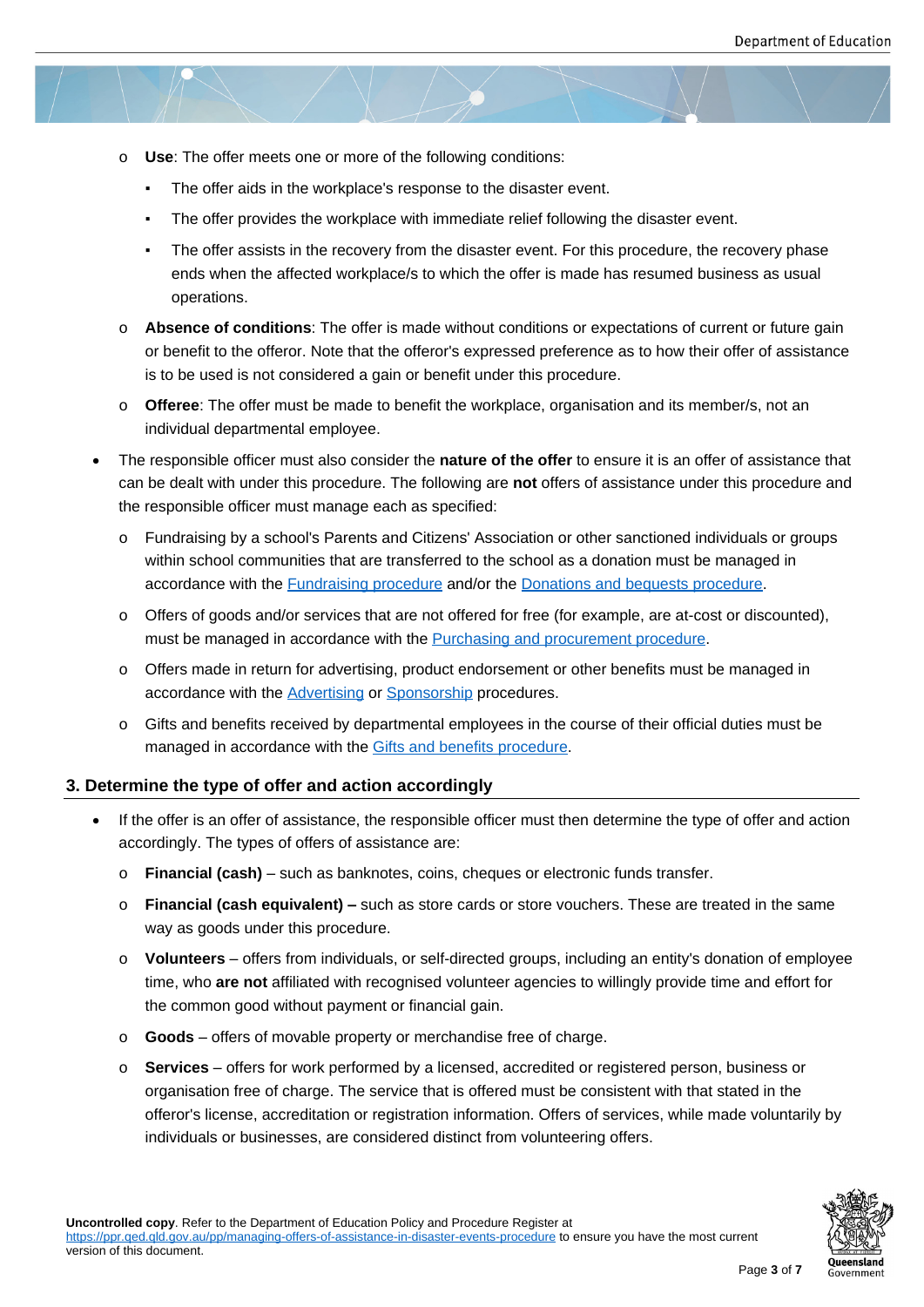#### **If the offer is financial (cash) or for volunteering:**

 The responsible officer must refer the offeror to an appropriate external agency, regardless of financial value. Financial (cash) and volunteering offers must not be locally managed.

#### **If the offer is for goods and/or services:**

- The principal of a school or kindergarten must evaluate an offer for monetary value (applicable to schools and kindergartens only) against a monetary threshold of \$500. This threshold applies to each individual offer and is not a cumulative total of all offers for the school or kindergarten. In determining the value of the goods and/or services, the principal must use the market value equivalent (excluding GST).
- Where the monetary value of the goods and/or services is at or above the threshold, the principal must refer the offeror to an appropriate external agency.
- Where the monetary value is below the threshold, the responsible officer must evaluate the offer for conditions requiring referral (below).

#### **Evaluate the offer for conditions requiring referral (applicable to all workplaces)**

- The responsible officer must evaluate the offer of goods and/or services to determine if any of the following conditions requiring referral apply. The responsible officer must refer the offeror to an appropriate external agency if one, or more of the following conditions applies:
	- o The goods and/or services do not meet the needs of the workplace for which the offer was made.
	- o Accepting the offer of assistance may have a negative economic impact on the disaster-affected community. Where possible, the department should support economic activity within disaster-affected communities e.g. by buying goods from local businesses over accepting goods from offerors outside the disaster-affected community where appropriate.
	- o The goods and/or services can be efficiently referred to an appropriate external agency and **are not** critically required at the workplace for the continuation or resumption of normal operations.

#### **Considerations for local management (applicable to all workplaces)**

- The responsible officer must determine whether an offer for goods and/or services can be locally managed. In determining the local management of an offer of goods and/or services, the responsible officer must:
	- o consider the suitability of the offer using factors stated in the Donations and bequests procedure
	- $\circ$  confirm that no costs are associated with the offer of goods and/or services, such as email correspondence stating that no invoice will be issued; and
	- o provide necessary resources to store, distribute or implemen[t the goods and/or services.](https://ppr.qed.qld.gov.au/pp/donations-and-bequests-procedure)

#### **4. Record and communicate the action taken**

- The responsible officer must communicate to the offeror, regarding the offer, the decision made or action taken.
	- $\circ$  If the offer is not accepted for local management, advise the offeror and refer them to an appropriate external agency; or
	- o If the offer is accepted for local management, advise the offeror and make arrangements to receive the offer, as required.

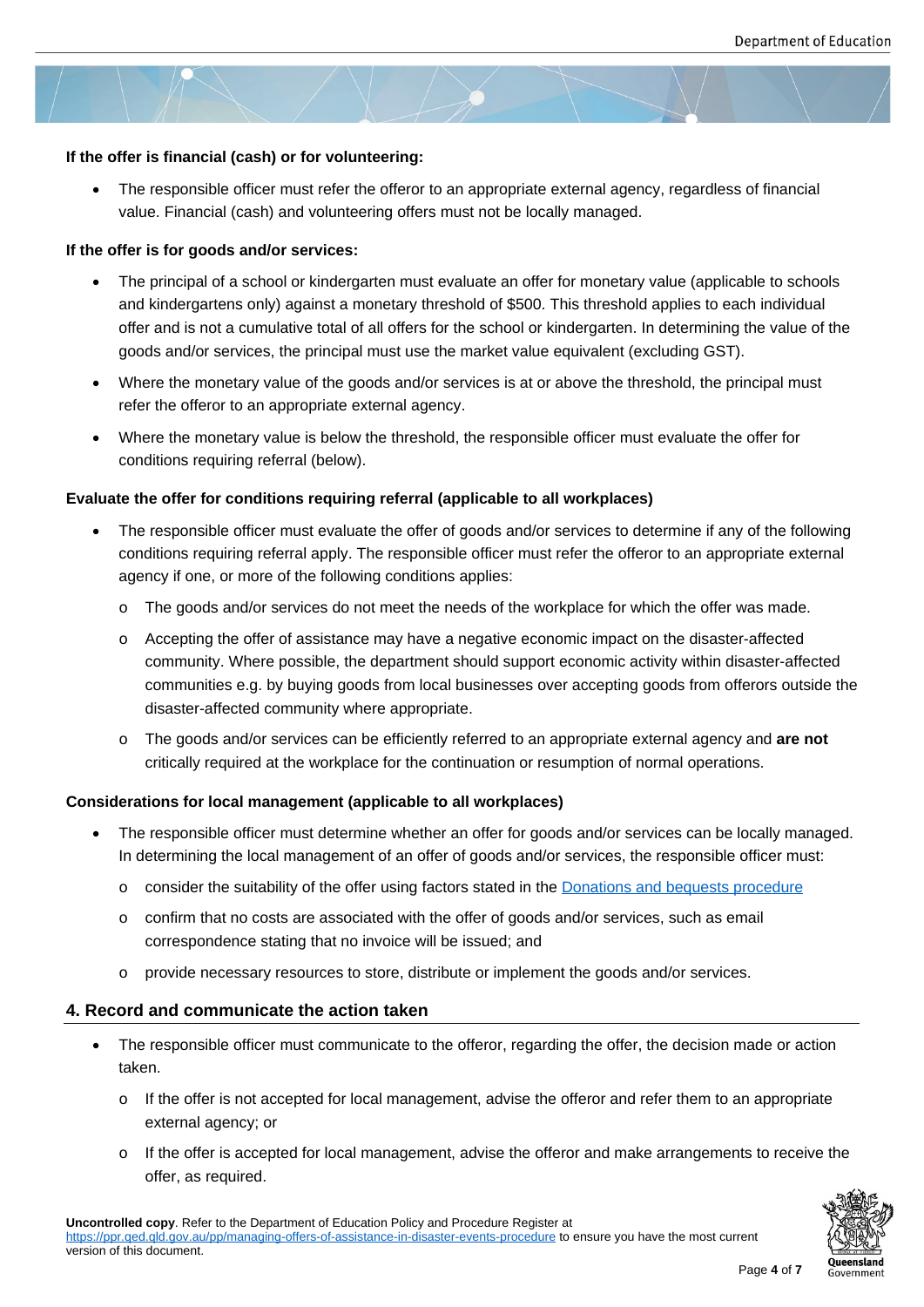- Responsible officers may use the communication guideline to support communications with offerors.
- The responsible officer must create a record of all offers of assistance related to a disaster event, regardless of their monetary value. Written confirmation that no costs are associated with the offer, must be also be included and retained as [part of the record.](https://ppr.qed.qld.gov.au/attachment/communication-guideline-for-offers-of-assistance-in-disaster-events.docx)
- A Record of offers of assistance has been provided for this purpose, or alternatively, a local or state equivalent may be used.
- The responsible officer must additionally record accepted goods in the relevant system for the workplace (e[.g. using a spreadsheet, stock](https://ppr.qed.qld.gov.au/attachment/record-of-offers-of-assistance-in-disaster-events.docx)books or utilising the Library system).
- The responsible officer must save and store all records in accordance with the Information asset and recordkeeping procedure.

## **Definitions**

| <b>Term</b>                                             | <b>Definition</b>                                                                                                                                                                                                                                         |
|---------------------------------------------------------|-----------------------------------------------------------------------------------------------------------------------------------------------------------------------------------------------------------------------------------------------------------|
| Appropriate external<br>agency                          | The applicable volunteer organisation for the recovery, and/or:                                                                                                                                                                                           |
|                                                         | a government appeal fund                                                                                                                                                                                                                                  |
|                                                         | <b>GIVIT</b>                                                                                                                                                                                                                                              |
|                                                         | <b>Volunteering Queensland (only for offers for volunteering)</b>                                                                                                                                                                                         |
|                                                         | the relevant local government<br>٠                                                                                                                                                                                                                        |
|                                                         | the <b>LDMG</b> or <b>DDMG</b>                                                                                                                                                                                                                            |
|                                                         | any other external agency listed on the <b>Queensland Government</b> website.                                                                                                                                                                             |
| <b>Disaster event</b>                                   | A serious disruption in a community, caused by the impact of an event, that requires a<br>significant coordinated response by the State and other entities to help the community<br>recover from the disruption. s13, Disaster Management Act 2003 (Qld). |
| <b>Nominated officer</b><br>for principal<br>supervisor | An officer with relevant subject matter expertise, for example the Regional Finance<br>Manager or Director Regional Services.                                                                                                                             |
| <b>Offeree</b>                                          | The departmental workplace that receives an offer of assistance.                                                                                                                                                                                          |
| <b>Offeror</b>                                          | Individuals or entities (e.g. businesses, corporations or non-government organisations)<br>making an offer of assistance in a disaster event.                                                                                                             |
| <b>Principal supervisor</b>                             | Regional Director or delegate.                                                                                                                                                                                                                            |
| <b>Responsible officer</b>                              | The responsible officer is the person in charge of the workplace to which the offer of<br>assistance is made. The responsible officer may nominate an appropriate officer<br>('nominated officer') to act on their behalf regarding this procedure.       |



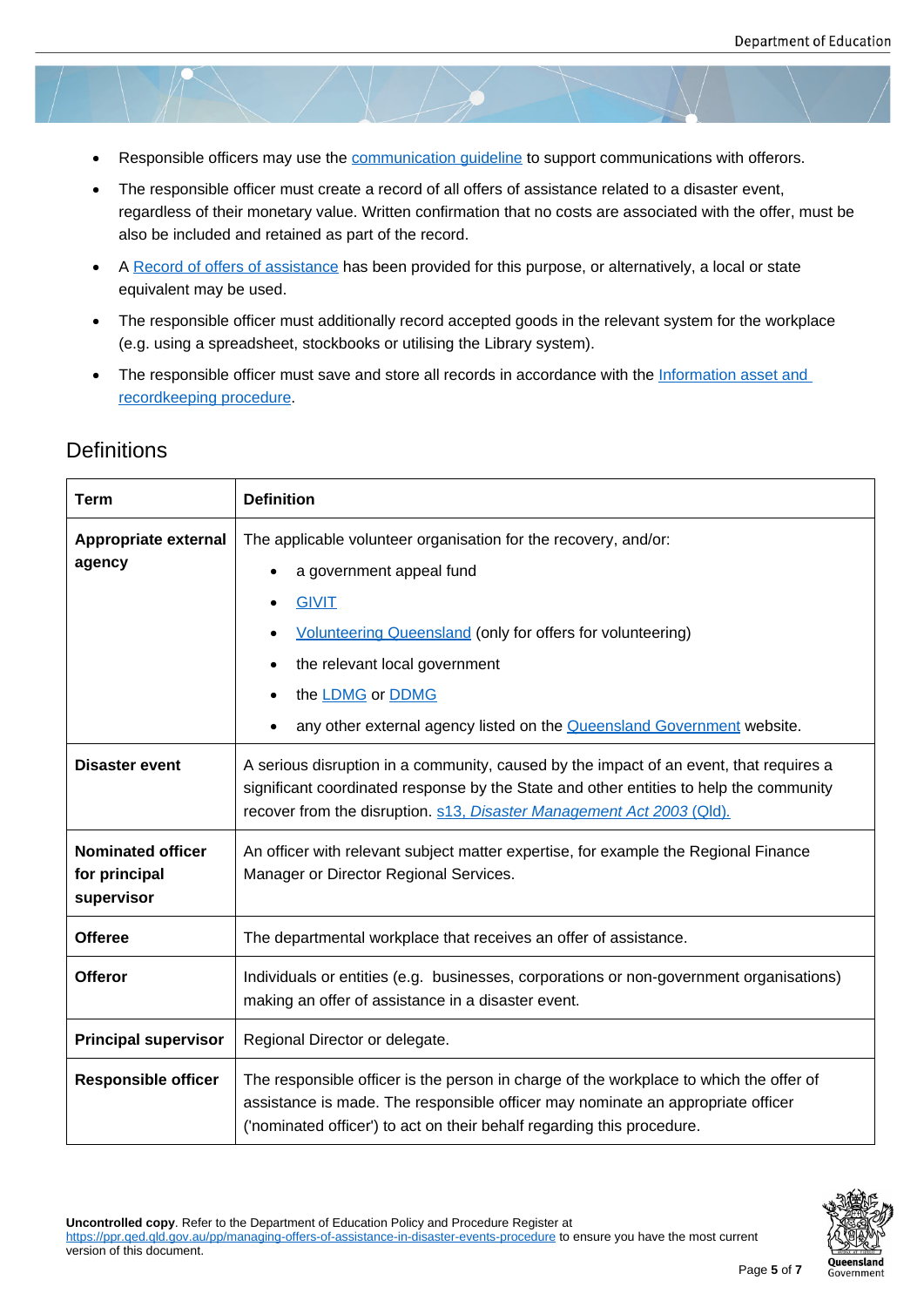## Legislation

*Disaster Management Act 2003* (Qld) section 18

## Delegations/Authorisations

[Nil](https://www.legislation.qld.gov.au/view/html/inforce/current/act-2003-091#sec.18)

## Policies and procedures in this group

- Continuity, disaster and emergency management policy
- Disaster and emergency management procedure
- [Business continuity management procedure](https://ppr.qed.qld.gov.au/pp/Continuity-disaster-and-emergency-management-policy)

## Supp[orting information for this procedure](https://ppr.qed.qld.gov.au/pp/disaster-and-emergency-management-procedure)

- [Communication guideline](https://ppr.qed.qld.gov.au/pp/business-continuity-management-procedure)
- Managing offers of assistance in disaster events flowchart
- [Record of offers of assista](https://ppr.qed.qld.gov.au/attachment/communication-guideline-for-offers-of-assistance-in-disaster-events.docx)nce

### Othe[r resources](https://ppr.qed.qld.gov.au/attachment/managing-offers-of-assistance-in-disaster-events-flowchart.docx)

- [Advertising procedure](https://ppr.qed.qld.gov.au/attachment/record-of-offers-of-assistance-in-disaster-events.docx)
- Conflict of interest procedure
- [Donations and beques](https://ppr.qed.qld.gov.au/pp/advertising-procedure)ts procedure
- [Fundraising procedure](https://ppr.qed.qld.gov.au/pp/conflict-of-interest-procedure)
- **[Gifts and benefits procedure](https://ppr.qed.qld.gov.au/pp/donations-and-bequests-procedure)**
- [GIVIT website](https://ppr.qed.qld.gov.au/pp/fundraising-procedure)
- [Information asset and record](https://ppr.qed.qld.gov.au/pp/gifts-and-benefits-procedure)keeping procedure
- [Managing offe](https://www.givit.org.au/)rs of assistance Manual M.1.202
- [Queensland Government website](https://ppr.qed.qld.gov.au/pp/information-asset-and-recordkeeping-procedure)
- [Queensland Policy for Offers of Assistance](https://www.disaster.qld.gov.au/dmg/st/Documents/M1202-Managing-Offers-of-Assistance-Manual.pdf)
- [Purchasing and procurement proc](https://www.qld.gov.au/emergency/emergencies-services/help-disaster)edure
- [Sponsorship procedure](https://www.disaster.qld.gov.au/dmp/Archive/Documents/Queensland-Policy-for-Offers-of-Assistance.pdf)
- [Volunteering Queensland website](https://ppr.qed.qld.gov.au/pp/purchasing-and-procurement-procedure)